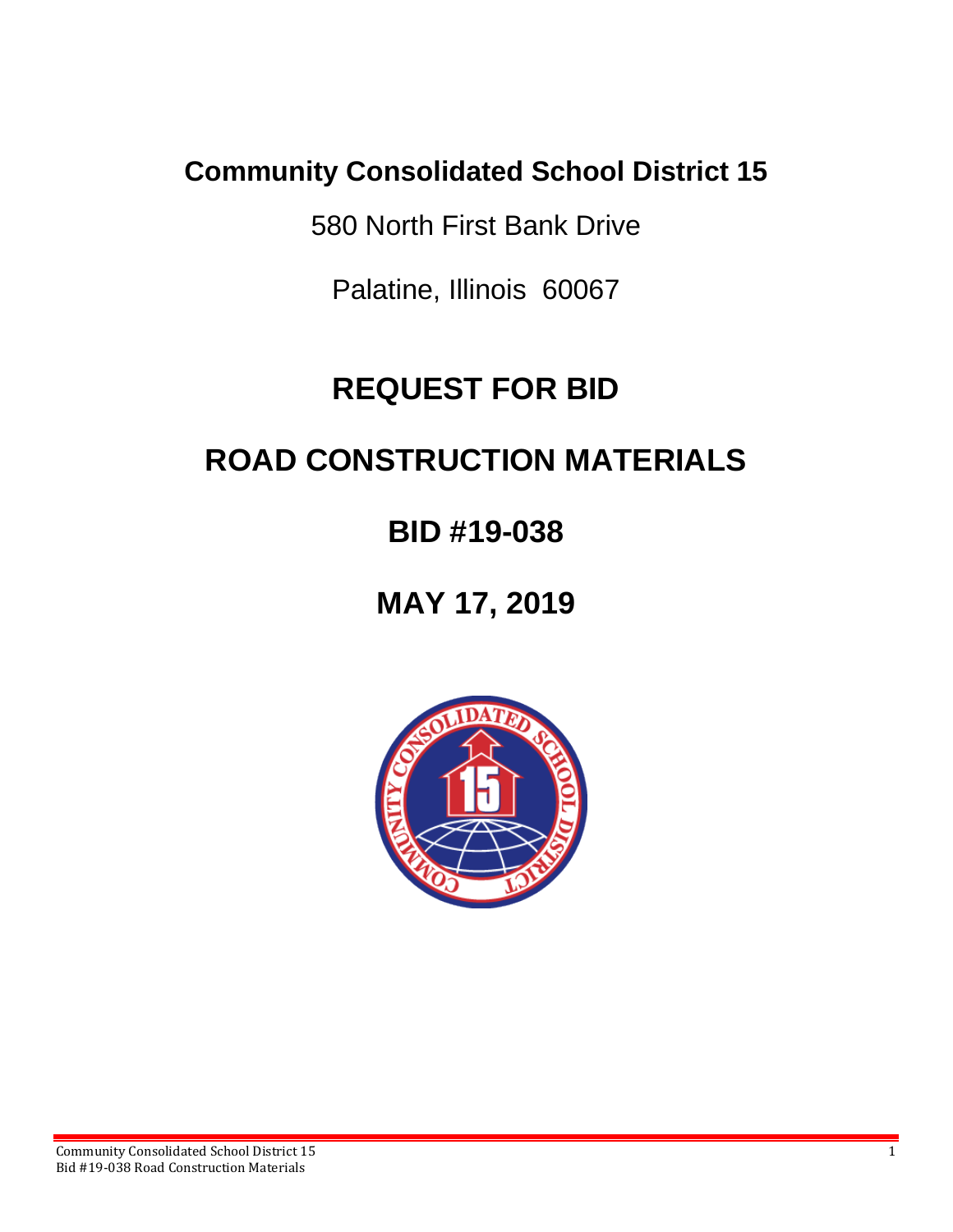#### BID #19-038 NOTICE TO BIDDERS ROAD CONSTRUCTION MATERIALS May 17, 2019

The Board of Education of Community Consolidated School District 15, 580 North First Bank Drive, Palatine, Illinois 60067, will receive Bids for ROAD CONSTRUCTION MATERIALS for all buildings all in accordance with the contract documents including specifications as filed with the Budget & Purchasing Coordinator in the Business Office.

Contract documents are on file and may be examined any time after May 17, 2019.

Board of Education Office Joseph M. Kiszka Educational Service Center 580 North First Bank Drive Palatine, Illinois 60067 Attention: IVY FLEMING

Request For Bids Due Date: Wednesday, May 29, 2019, at 11:00 a.m. local time.

No bids may be withdrawn for a period of 60 days after the RFP opening date.

Bids will be held without right of withdrawal until June 12, 2019 at 7:00 p.m. when it is anticipated the Board will be acting on the BID. Results of the board decision are posted on district website [www.ccsd15.net](http://www.ccsd15.net/) on Thursday, June 13, 2019.

The Board of Education reserves the right to waive any irregularities, reject any or all bids, when in its opinion such action will serve the best interests of the Board of Education of Community Consolidated School District 15.

By authorization of the Board of Education:

Ily Fleming

Ivy Fleming Budget & Purchasing Coordinator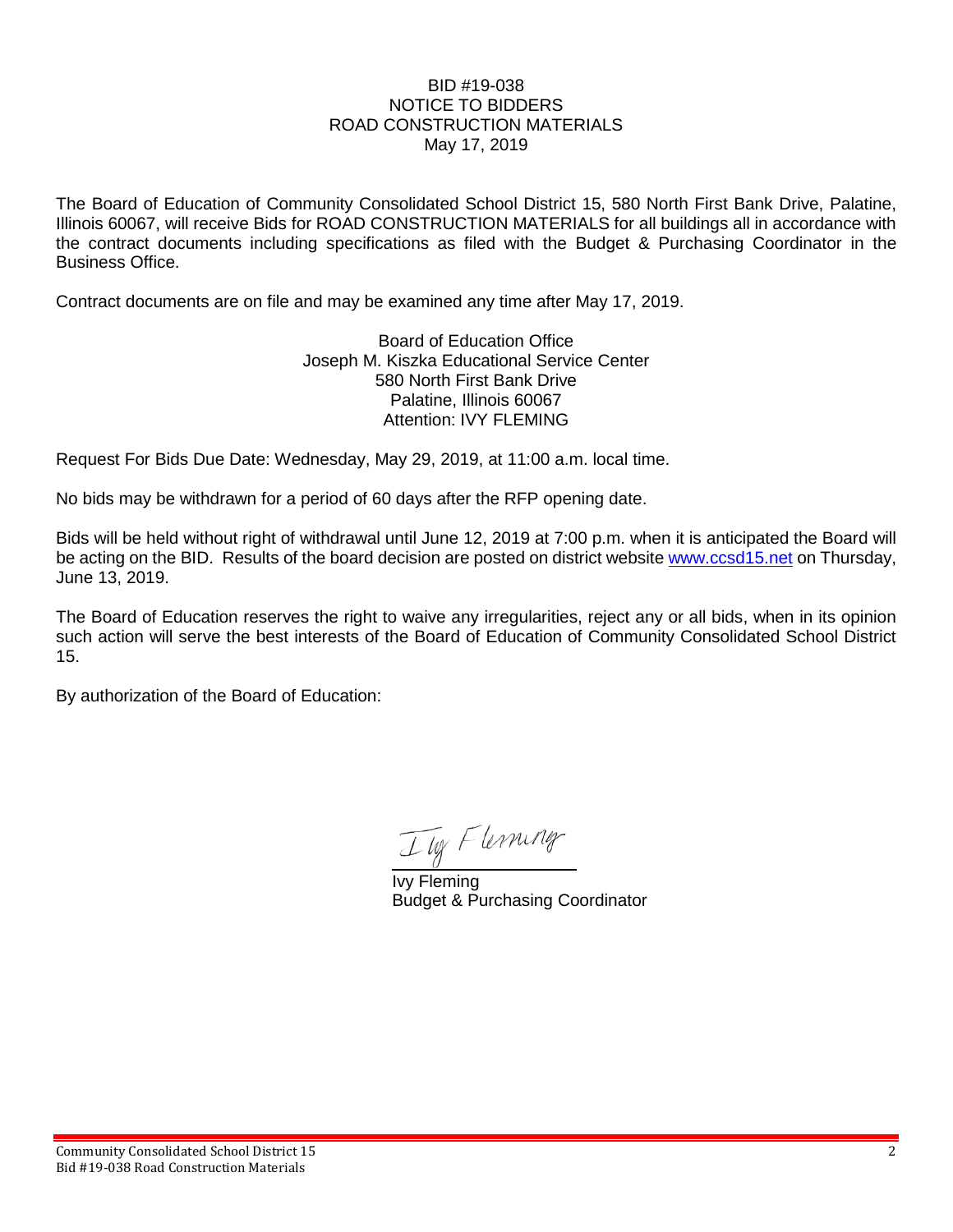### **INSTRUCTIONS TO BIDDERS**

#### Bids:

Bids to be entitled for consideration must be made in accordance with the following instructions.

All bids must be submitted on 8  $\frac{1}{2}$ " x 11" letter size paper and on forms of bid marked Exhibit "B", ROAD CONSTRUCTION MATERIALS, furnished by the Board of Education of Community Consolidated School District 15 ("Board").

Bids must be signed in longhand by person(s) legally authorized to perform such function. Evidence may be required to substantiate the signature.

1. Oral, telephonic, telegraphic, electronic or facsimile transmitted bids **will not be accepted**.

Bid documents shall be submitted in sealed envelopes clearly marked BID #19-038 ROAD CONSTRUCTION MATERIALS ATTENTION: IVY FLEMING. Bid documents received in envelopes not clearly labeled as specified will be rejected if opened before specified bid opening time.

BIDS FOR: ROAD CONSTRUCTION MATERIALS

ADDRESSED TO: Board of Education Community Consolidated School District 15 580 North First Bank Drive Palatine, Illinois 60067 Attn: IVY FLEMING, Budget & Purchasing Coordinator Due: Wednesday, May 29, 2019, 11:00 A.M, local time.

#### Bid Bond

None required. Bidder acknowledges his failure to perform within the intent of the bid solicitation may disqualify him from bidding to the Board of Education, Community Consolidated School District 15.

#### Examination of Specifications:

Each bidder shall acquaint itself with the conditions as they exist so that it may be completely familiar with the conditions pertinent to the fulfillment of the work required under this Contract.

#### Time for Receiving Bids:

Bids (and sample, if any) must be delivered in the office of the Board no later than 11:00 a.m. on Wednesday, May 29, 2019, at Educational Service Center, 580 North First Bank Drive, Palatine, IL 60067, when they will be publicly opened and the contents announced.

#### Award of Contract:

Contracts will be awarded to the lowest responsible, responsive bidder, as determined by the Board in its sole judgment, considering conformity with specifications, terms of delivery, quality and serviceability, and such other factors as the Board deems necessary and appropriate in the best interest of the School District.

We are providing one copy of Exhibit "A" and Exhibit "B", ROAD CONSTRUCTION MATERIALS. Please return two copies each of Exhibit "B" with your bid response as your bid in a sealed envelope labeled BID #19-038 ROAD CONSTRUCTION MATERIALS and retain a copy for your records.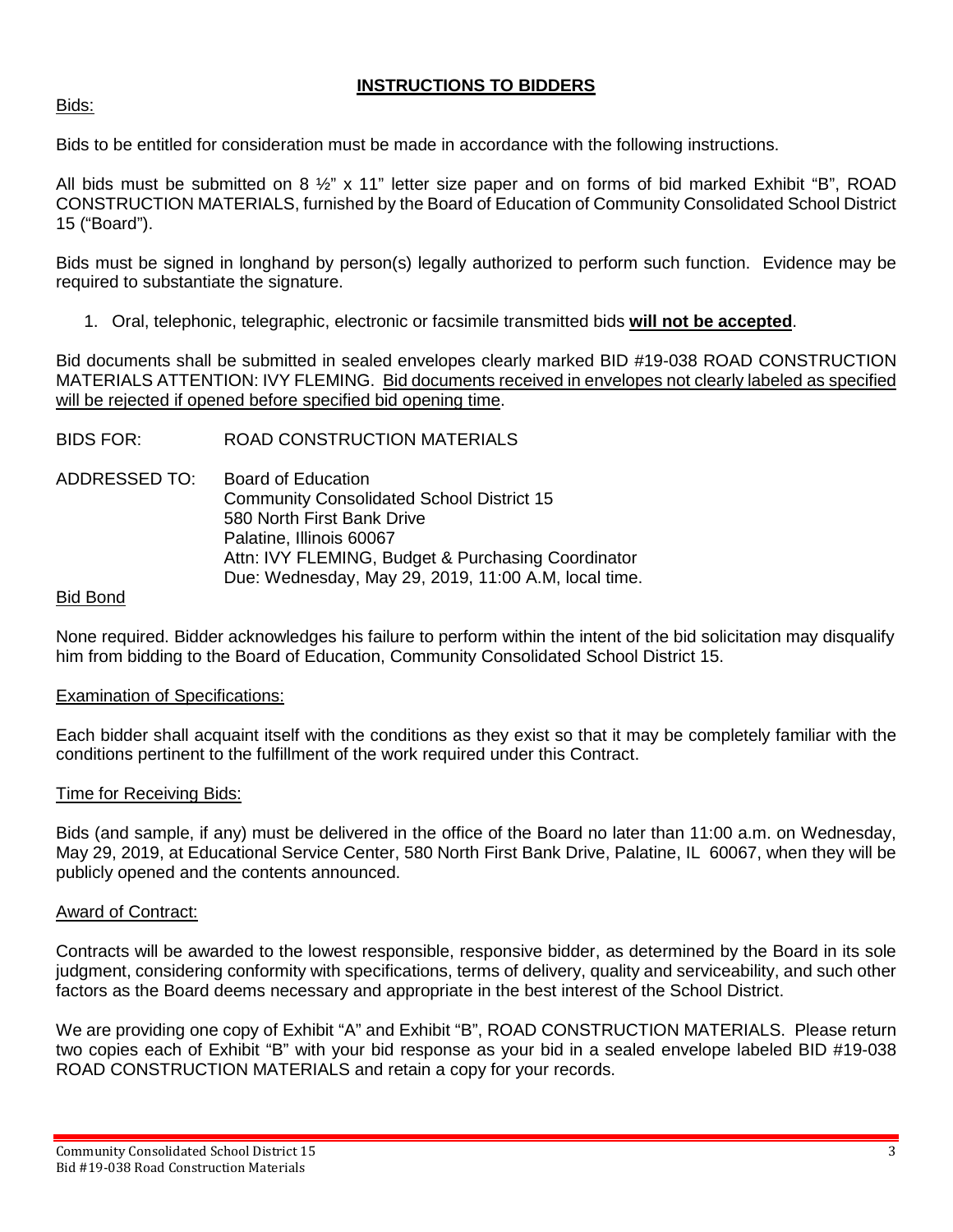#### SPECIFICATIONS FOR ROAD CONSTRUCTION MATERIALS BID #19-038 COMMUNITY CONSOLIDATED SCHOOL DISTRICT 15 PALATINE, ILLINOIS

- BOARD: Board of Education, Community Consolidated School District 15 Palatine, Illinois 60067, 847-963-3000
- OFFICE: Joseph M. Kiszka Educational Service Center 580 North First Bank Drive Palatine, Illinois 60067
- ISSUED: May 17, 2019

#### GENERAL CONDITIONS

- 1. BIDS (AND SAMPLES, IF ANY) MUST BE RECEIVED IN OUR OFFICE NO LATER THAN WEDNESDAY, MAY 29, 2019, AT 11:00 A.M. Bids received by the Board shall be opened at 11:00 a.m. when they will be publicly opened and the contents announced. They will be held without right of withdrawal until June 12, 2019 at 7:00 p.m. when it is anticipated the Board will be acting on the bid.
- 2. The Bid Documents consist of (a) the Notice to Bidders, (b) the Instructions to Bidders, (c) these General Conditions of the Contract, and other documents listed in the Contract and Modifications issued after the execution of the Contract. A modification is a written amendment to the Contract signed by both parties.
- 3. Where conflicts exist within or between parts of the Contract Documents and applicable standards, codes and ordinances, or simply within the Contract Documents, the more stringent, or higher quality or greater quantity requirements shall apply.
- 4. The Board cannot assume responsibility for **delayed postal deliveries** and **does not** recognize postmarks as representing the fact that a bid has been "received" by the Board before the specified deadline.
- 5. All bidders shall familiarize themselves with the details of the conditions relevant to the work or services to be provided.
- 6. The Board reserves the right to split the BID on the basis of best quotation. The Contract will be awarded to the lowest responsible bidder, as determined by the Board in its sole judgment, considering conformity with specifications, terms of delivery, quality and serviceability, and such other factors as the Board deems necessary and appropriate in the best interest of the Board. The Board reserves the right to reject any and all bids or any part thereof, and to waive immaterial technicalities in the bidding. Board decisions are final in all instances and are not subject to review.
- 7. No minimum order requirements may be made by a bidder.
- 8. Certification must be made that the contract/vendor is not barred from bidding on the Contract as a result of a conviction for either bid-rigging or bid rotating under Article 33 E of the *Criminal Code of 1961*. Certification is to be made by signature of person(s) legally authorized to perform such function in the appropriate place in Exhibit "B" ROAD CONSTRUCTION MATERIALS of the bid documents.
- 9. Unless otherwise specified in the invitation to bid, YOUR PROPOSAL PRICE MUST BE A DELIVERED PRICE, F.O.B. PALATINE, THE BOARD'S DESTINATION, WITH ALL TRANSPORTATION AND HANDLING CHARGES PAID BY THE BIDDER TO ONE LOCATION. Delivery must be made as specified on the dates indicated in the specifications of Exhibit "A" ROAD CONSTRUCTION MATERIALS when applicable.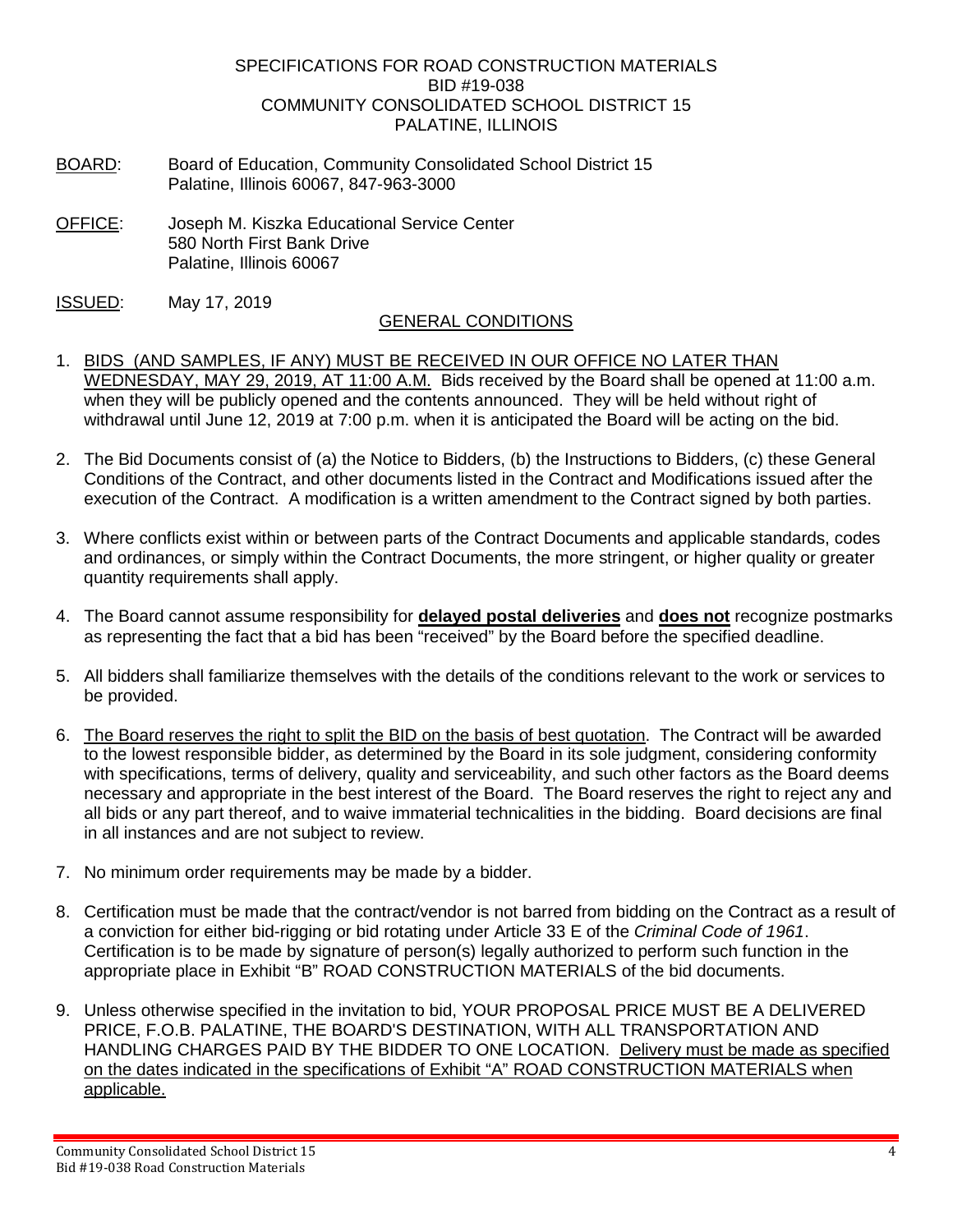- 10. The Board reserves the right to terminate the Contract for just cause upon ten (10) days' written notice to Contractor without any penalties. For purposes of this Contract, just cause may include, but is not necessarily limited to, any of the following:
	- a. The Contractor's entry into liquidation, receivership or dissolution, its filing for bankruptcy or insolvency, or the assignment of its assets for the benefit of its creditors;
	- b. The Contractor's failure to pay suppliers or workmen, or failure to provide sufficient workmen or sufficient supplies for the job;
	- c. The Contractor's disregard of applicable laws, ordinances or the instructions of the Board;
	- d. The Contractor's failure to follow the bid specifications or its violation of the Contract Documents;
	- e. The Contractor's failure, for any reason, to maintain the level of service required by the bid specifications; or
	- f. Any other failure on the part of the Contractor to perform or adhere to any of its obligations under this Contract.
- 11. Whenever, in the specification the term "or equal" is used, it shall be interpreted to indicate the type, function, minimum standard, design, efficiency and quality desired and shall not be construed in such a manner as to exclude manufacturers' products of comparable quality and design. The bidder shall furnish the Board with all evidence required to determine whether or not the proposed product is equal to and will perform according to the Board's specifications. The Board's decision on this matter will be final.
- 12. The price for the units specified in the invitation to bid should be clearly shown for each separate item in the space provided on the bid form. The total price for the quantity requested should also be shown. If the group totals are requested in the bid invitation, bidders should show group totals on the space provided.
- 13. **Equal Employment Opportunity.** Contractor agrees to fully comply with the requirements of the Illinois *Human Rights Act*, 775 ILCS 5/1-101 *et seq*., including, but not limited to, the provisions of sexual harassment policies and procedures pursuant to Section 2-105 of the Act. Contractor further agrees to comply with all federal Equal Employment Opportunity Laws, including, but not limited to, the *Americans with Disabilities Act*, 42 U.S.C Section 1201 *et seq*., and rules and regulations promulgated thereunder.

As required by Illinois law, in the event of Contractor's non-compliance with the provisions of this Equal Employment Opportunity Clause, the Illinois *Human Rights Act* or the Rules and Regulations of the Illinois Department of Human Rights ("Department"), Contractor may be declared ineligible for future contracts or subcontracts with the State of Illinois or any of its political subdivisions or municipal corporations, and the Agreement may be canceled or voided in whole or in part, and such other sanctions or penalties may be imposed or remedies invoked as provided by statute or regulation. During the performance of this Agreement, Contractor shall agree as follows:

a) That it will not discriminate against any employee or applicant for employment because of race, color, religion, sex, sexual orientation, marital status, national origin or ancestry, citizenship status, age, physical or mental handicap unrelated to ability, military status, or an unfavorable discharge from military service or arrest record status; and further that it will examine all job classifications to determine if minority persons or women are underutilized and will take appropriate affirmative action to rectify any such underutilization.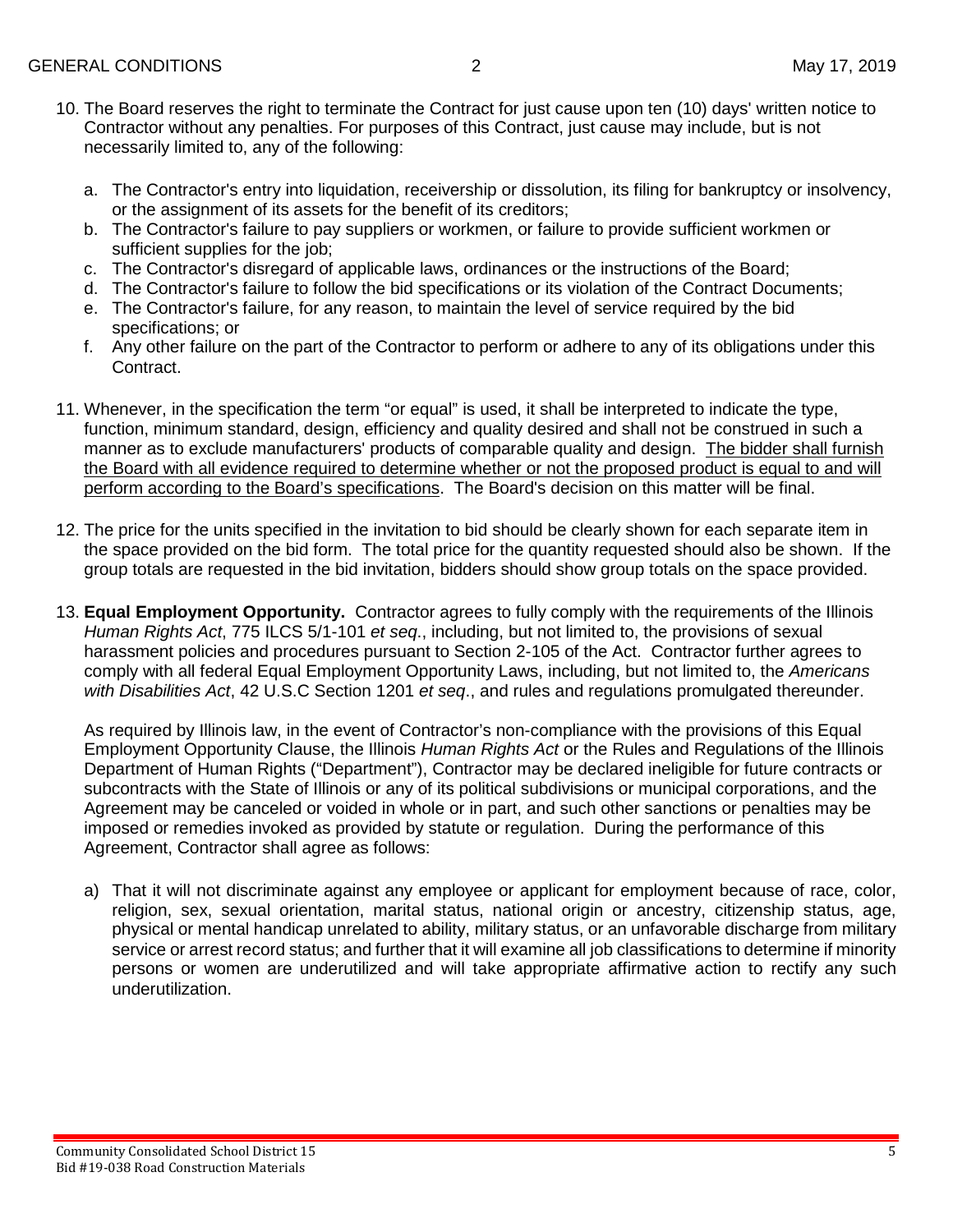#### GENERAL CONDITIONS 3 May 17, 2019

- b) That, if it hires additional employees in order to perform this contract or any portion thereof, it will determine the availability (in accordance with the Department's Rules) of minorities and women in the areas from which it may reasonably recruit and it will hire for each job classification for which employees are hired in such a way that minorities and women are not underutilized.
- c) That, in all solicitations or advertisements for employees placed by it or on its behalf, it will state that all applicants will be afforded equal opportunity without discrimination because of race, color, religion, sex, sexual orientation, marital status, national origin or ancestry, citizenship status, age, physical or mental handicap unrelated to ability, military status, or an unfavorable discharge from military service.
- d) That it will send to each labor organization or representative of workers with which it has or is bound by a collective bargaining or other agreement or understanding, a notice advising such labor organization or representative of Contractor's obligations under the Illinois *Human Rights Act* and the Department's Rules. If any such labor organization or representative fails or refuses to cooperate with Contractor in its efforts to comply with such Act and Rules, Contractor will promptly so notify the Department and the Contracting agency and will recruit employees from other sources when necessary to fulfill its obligation thereunder.
- e) That it will submit reports as required by the Department's Rules, furnish all relevant information as may from time to time be requested by the Department or the Contracting agency, and in all respects comply with the Illinois *Human Rights Act* and the Department's Rules.
- That it will permit access to all relevant books, records, accounts and work sites by personnel of the Contracting agency and the Department for purpose of investigation to ascertain compliance with the Illinois *Human Rights Act* and the Department's Rules.
- g) That it will include verbatim or by reference the provisions of this clause in every subcontract it awards under which any portion of the contract obligations are undertaken or assumed, so that such provisions will be binding upon such subcontractors. In the same manner as with other provisions of the Agreement, Contractor will be liable for compliance with applicable provisions of this clause by such subcontractors; and further it will promptly notify the Contracting agency and the Department in the event any subcontractor fails or refuses to comply therewith. In addition, Contractor will not utilize any subcontractor declared by the Illinois Human Rights Commission to be ineligible for contracts or subcontracts with the State of Illinois or any of its political subdivisions or municipal corporations.
- 14. To extent applicable, the Contractor agrees to comply with the provisions of the *Occupational Safety and Health Act of 1970* (29 U.S.C.A. § 651 *et seq.*) and the standards and regulations issued thereunder and shall certify that all items furnished under this bid will conform to and comply with said standards and regulations.
- 15. Contractor agrees to comply with provisions of the *Consumer Products Safety Act of 1972* (15 U.S.C.A § 205 *et seq.*) and shall certify that items furnished under this bid conform to applicable standards.
- 16. To the extent applicable, the Illinois *Employment of Illinois Workers on Public Works Act* (30 ILCS 470/0.01 *et. seq*.) shall prevail on this Contract.
- 17. Contractor acknowledges that, pursuant to the Illinois *Criminal Code* (720 ILCS 5/11-9.3), it is unlawful for a child sex offender to knowingly be present on school property when persons under the age of eighteen are present without the specific notification to and permission of the Superintendent of Schools or the Board of Education. Accordingly, Contractor shall ensure that none of its employees, agents or independent contractors are child sex offenders. Child sex offenders found to be present on school property without permission will be considered trespassers and will be prosecuted in accordance with Illinois law.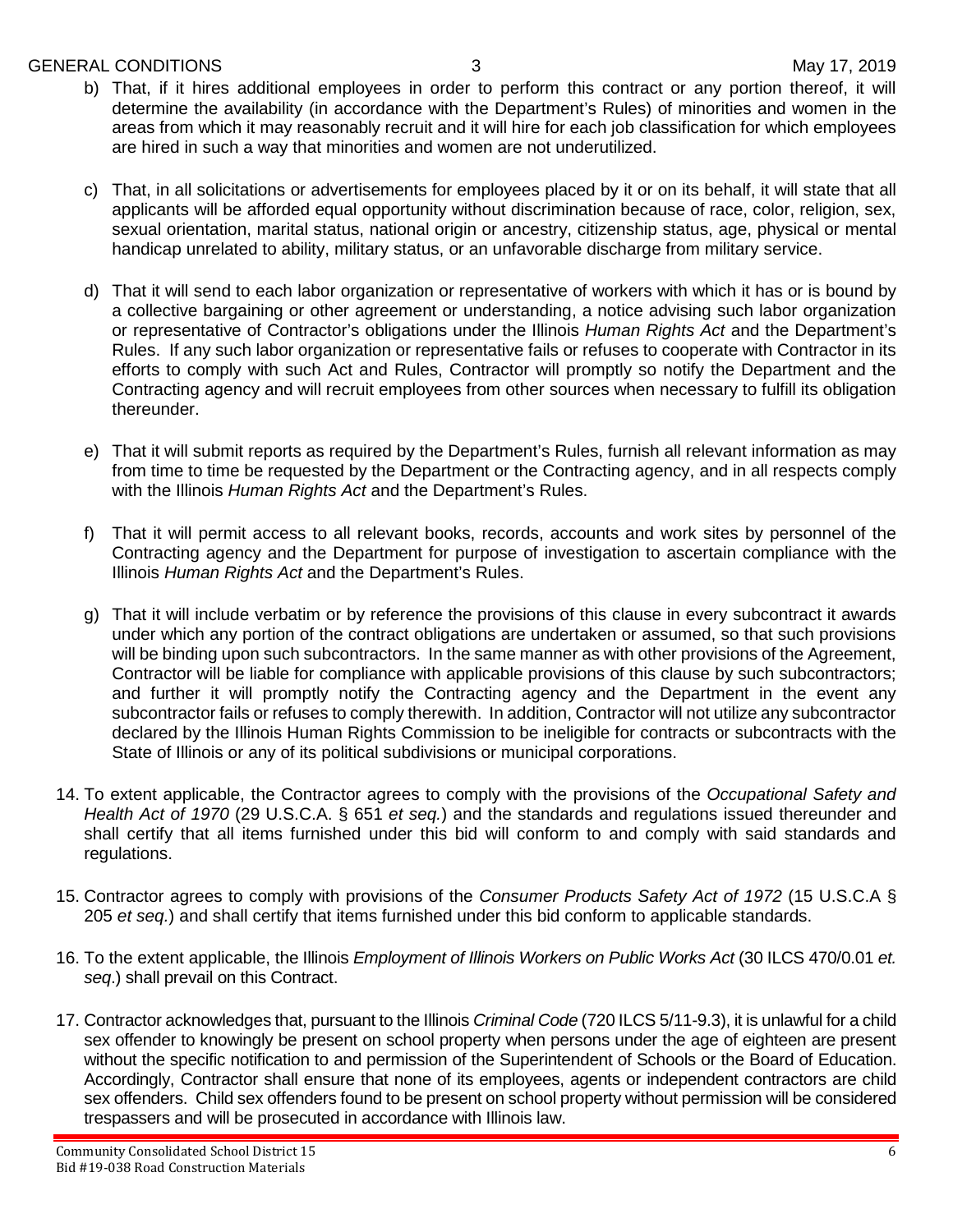- 18. Bids will be considered only if made without any connection with any other person or firm submitting a bid, if in all respects fair and without collusion, and if no member of the Board or other officer of the School District is directly or indirectly interested in the bid or in any portion of the profits thereof.
- 19. A bidder may withdraw or change a bid if written notice of the withdrawal or change is received by Board before the latest time specified for submission of bids. Any change may be made only by substitution of another bid.
- 20. Bids received after the time specified in the invitation to bid will not be considered and shall be returned to the bidder. The method of transmittal of the bid proposal is at bidder's risk of untimely receipt by the Board.
- 21. Title to the goods herein described shall not pass until said goods have actually been received by Board or its consignee, notwithstanding any agreement to the contrary, including, but not by way of limitation, any agreement to pay freight, express, or other transportation or insurance charges. Risk of loss prior to such actual receipt by Board or its consignee shall be borne by Contractor. Nothing herein contained, however, shall be construed to deprive Board of its interest, or limiting such interest, in goods herein described prior to such actual receipt.
- 22. All material and workmanship shall be subject to inspection and test by Board or its designee. The Board reserves the right to reject any goods which contain defects in material or workmanship, which fail to meet the specifications contained herein or any warranties (express or implied). Rejected goods shall be removed at the expense of the Contractor, including all transportation costs, promptly after notification of rejection. As to rejected goods, Contractor shall bear all costs of inspection and all risk of loss.
- 23. Payment by the Board for goods supplied hereunder shall not constitute acceptance thereof if subsequent inspection discloses defects in material or workmanship or a failure to meet the specifications contained herein.
- 24. Purchase order number and vendor name must appear on each invoice submitted to the Board for payment.
- 25. Signature Constitutes Acceptance The signing of these bid forms shall be construed as acceptance of all provisions contained herein and that the Contractor had read the Contract Documents and is fully aware of the terms hereof.
- 26. Exceptions Any exceptions to these terms and conditions of deviations from the written specifications must be shown in writing and attached to the bid form.
- 27. The Board reserves its rights to reject any goods and to cancel all or any part of this sale if Contractor fails to deliver all or any part of the goods described in the invitation to bid in accordance with the terms, conditions, and specifications contained herein. Acceptance of any part of the goods covered by the invitation to bid shall not obligate Board to accept future shipments nor deprive it of its rights to revoke any acceptance theretofore given. If Contractor ceases to conduct its operations in the ordinary course of business (including inability to meet its obligations as they mature), or if any proceeding under bankruptcy or insolvency laws is brought by or against Contractor, or if a receiver for Contractor is appointed or applied for, or if an assignment for the benefit of creditors is made by Contractor, Board may cancel this order without liability except for deliveries previously made or for goods covered by the invitation to bid then completed and subsequently delivered in accordance with the terms, conditions, and specifications contained herein.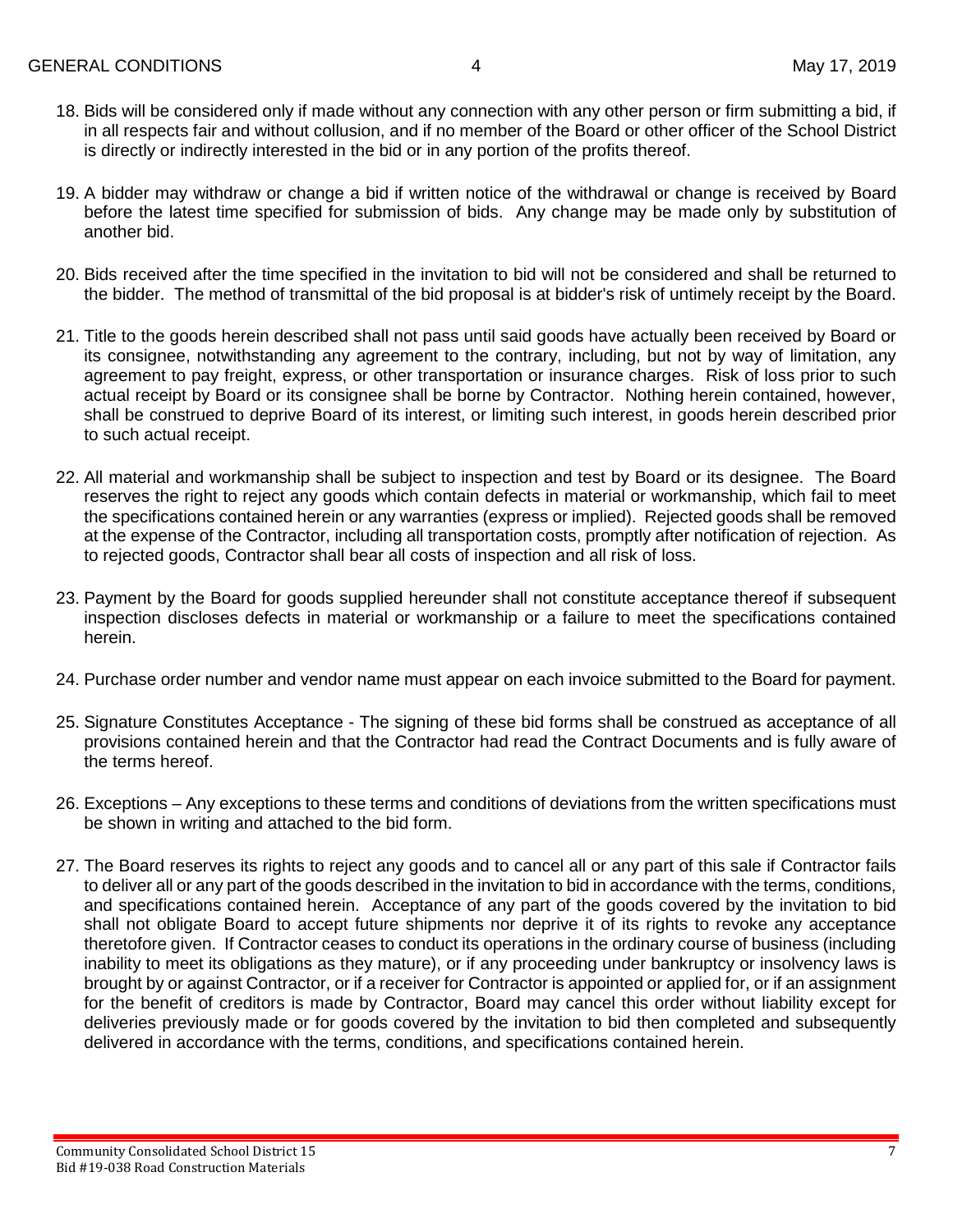- 28. Contractor makes the following warranties to Board and users of the goods herein described: (a) It will, at the date of delivery, have good title to any and all goods supplied hereunder, and said goods will be free and clear of any and all liens and encumbrances; (b) Any and all goods supplied hereunder will be of merchantable quality; (c) Any and all goods supplied hereunder will be fit for the particular use intended, will be free from defects, whether patent or latent in material or workmanship, and will be in full conformity with the specifications contained herein. Contractor agrees that the foregoing warranties shall survive acceptance of the goods, and that said warranties shall be in addition to any warranties for additional scope given to Board by Contractor.
- 29. Contractor agrees to indemnify, defend, and hold harmless the Board, its successors, assigns, customer, agents, and users of the goods herein described against any and all loss, damage, or injury arising out of or resulting from a claim or suit for alleged infringement or any letters patent granted by the United States or any foreign government relating to the goods herein described. Contractor agrees that it will assume the defense of any and all such suits and pay all costs, judgments, and expenses incidental thereto.
- 30. Bidder must make delivery upon receipt of order unless otherwise specified in the invitation to bid. Bidder must indicate time required for delivery on bid.
- 31. The bidder shall at all times observe and comply with all laws, ordinances, regulations and codes for the Federal, State, County and other local government agencies, which may in any manner affect the preparation of proposals or the performance of the contract.
- 32. Any interpretation of the proposed Contract Documents will be made only by an addendum duly issued by the Purchasing Agent. A copy of such addendum will be mailed to each person receiving a set of such Contract Documents and to such other prospective bidders as shall have requested that they be furnished with a copy of each addendum. Failure on the part of the prospective bidder to receive a written interpretation prior to the time of the opening of bids will not be grounds for withdrawal of his proposal. Oral explanations will not be binding.
- 33. The award of the Contract will be made by official Board documents. Bidder's order form is not acceptable and cannot be used.
- 34. The Board is exempt from paying Illinois Use Tax (35 ILCS 105/3-5.4) and sales to the Board are exempt from Illinois Retailer's Occupation Tax ( 35 ILCS 120/2-5.11). As such, Contractor shall not include such taxes in its bid.
- 35. The Board is exempt from paying Federal Excise Taxes (26 U.S.C.A. § 4221). As such, Contractor shall not include such taxes in its bid.
- 36. In computing transportation costs, bidders should not include any federal transportation tax, because Board is exempt.
- 37. The Contractor shall pay sales, consumer, use and similar taxes for the work or portions thereof provided by the Contractor. Contractor shall collect and remit Illinois Use Tax on all sales of tangible personal property in accordance with the Illinois *School Code* (105 ILCS 5/10-20.21) and the Illinois *Use Tax Act* (35 ILCS 105/1 *et seq*.). The payment of this tax will take place regardless of whether the Contractor is a retailer maintaining a place of business within this State. The cost of such tax shall be borne solely by the Contractor as part of the Contract price. Contractor shall not be reimbursed or paid any taxes unnecessarily paid by Contractor when not required due to the Board's tax exempt status.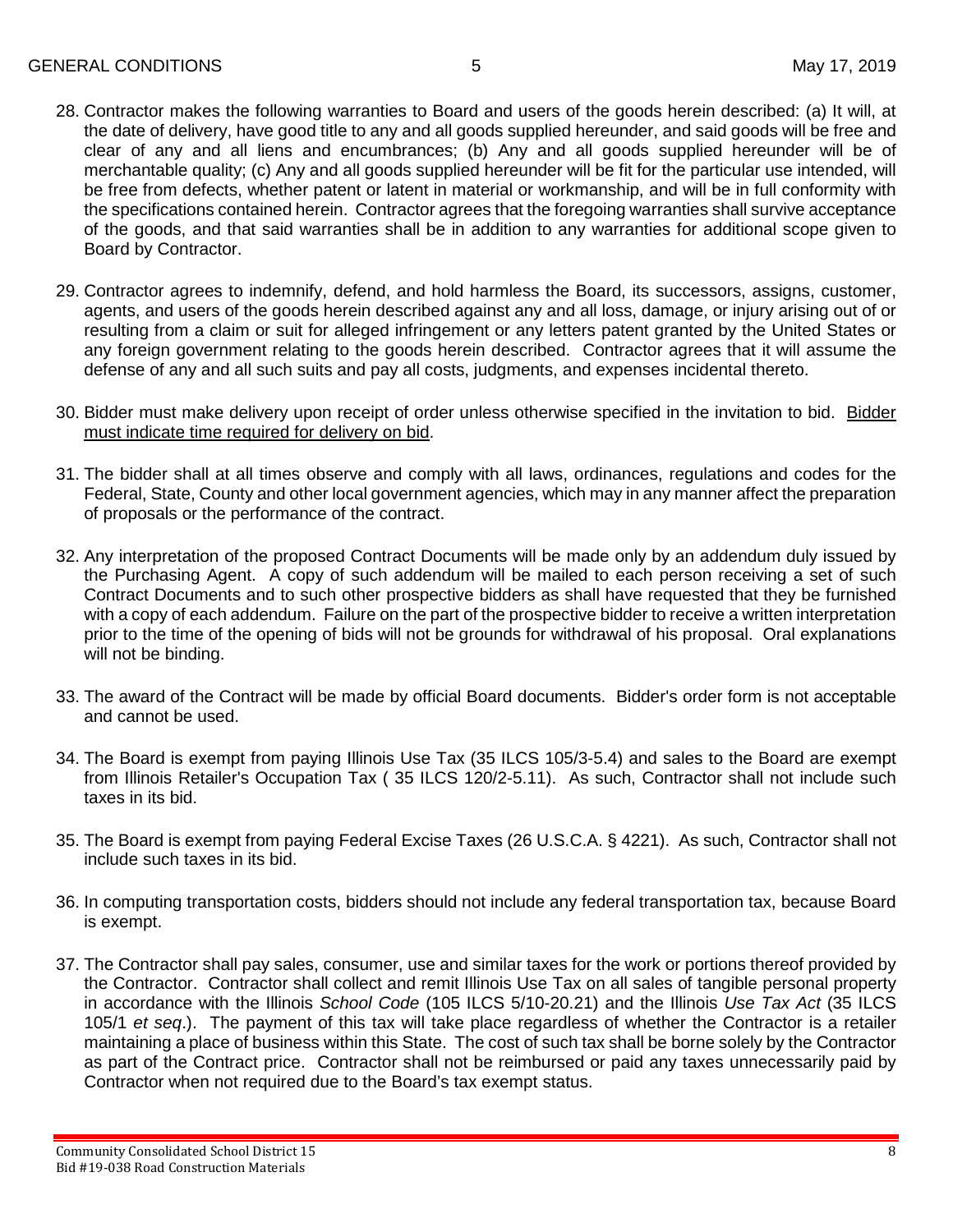- 38. Where the term Sub-contractor is used throughout the bid it refers to those specialized people who are not on the Contractor's payroll. Such Sub-contractors are to be brought to the attention of the Board, which reserves the right to approve or disapprove any such related Sub-contractors.
- 39. ERRORS AND OMISSIONS All proposals shall be submitted with each space properly completed. Special attention of bidders is directed to the policy that no claim for relief because of errors or omissions in the bidding will be considered and bidders will be held strictly to the proposals as submitted. Should a bidder find any discrepancies in, or omissions from any of the documents, or be in doubt as to their meanings, it shall advise the Director for Business Services who will issue the necessary clarifications to all prospective bidders by means of addenda. Failure on the part of the prospective bidder to receive a written interpretation prior to the time of the opening of bids will not be grounds for withdrawal of its proposal. Oral explanations will not be binding.
- 40. The Board will attempt to make payments for items ordered within thirty (30) days of delivery. Invoices must be submitted in a timely manner, and if received by the 25<sup>th</sup> day of the month, will be processed and paid at the next regularly scheduled Board of Education meeting (normally held on the second Wednesday of each month.) Notwithstanding anything herein to the contrary, however, all payments made to the Contractor shall be governed by the Illinois *Local Government Prompt Payment Act* (50 ILCS 505/1 *et seq*.).
- 41. All vendor staff/personnel must undergo a criminal background investigation within 60 days prior to the start of the contract at the vendor's expense and available upon request. Section 10-21.9 of *The School Code* (105 ILCS 5/10-21.9) provides that:

After January 1, 1990, the provisions of this section (criminal background investigations) shall apply to all employees of persons or firms holding contracts with any school district including, but not limited to, food service workers, school bus drivers and other transportation employees, who have direct, daily contact with the pupils of any school in such district.

Additionally, the contractor must also agree not to send to any school building or on any school property any employee who is a known child sex offender.

42. To the extent applicable, it shall be mandatory upon the Contractor to whom the Contract is awarded and upon any Sub-contractor(s) thereof to pay to all laborers, workmen, and mechanics employed by them not less than the prevailing rate of wages in the locality for each craft of type of workmen or mechanic needed to perform such work and the general prevailing rate for legal holidays and overtime work as ascertained by the Department of Labor and pursuant to Illinois law and statutes in such case made and provided.

The Contractor and Sub-contractor(s) shall comply with the Illinois *Prevailing Wage Act* and shall include in bids the cost for the current prevailing wage, a copy of the current Illinois Department of Labor Prevailing Wages for Cook County is included at the end of this Section. As changes are made in these prevailing wages, the Contractor and Sub-contractor(s) performing work on the project will be responsible for conforming to the changes and shall have the responsibility for determining when changes are made. No additional costs are to be incurred by the Board as a result of changes in prevailing wage. All record keeping requirements are the obligation of the Contractor and Sub-contractor(s).

To the extent that there are any violations of the *Prevailing Wage Act* and any demands are made upon the Board by the Illinois Department of Labor or by any employee of the Contractor or a Sub-contractor performing work on the project, the Contractor or the particular Sub-contractor and Contractor shall be responsible for indemnifying and holding the Board free and harmless from all costs incurred, directly or indirectly, by the Board in responding to and complying with demands made by the Department of Labor, or an aggrieved employee and such amounts may be withheld from the payments to be made on the project.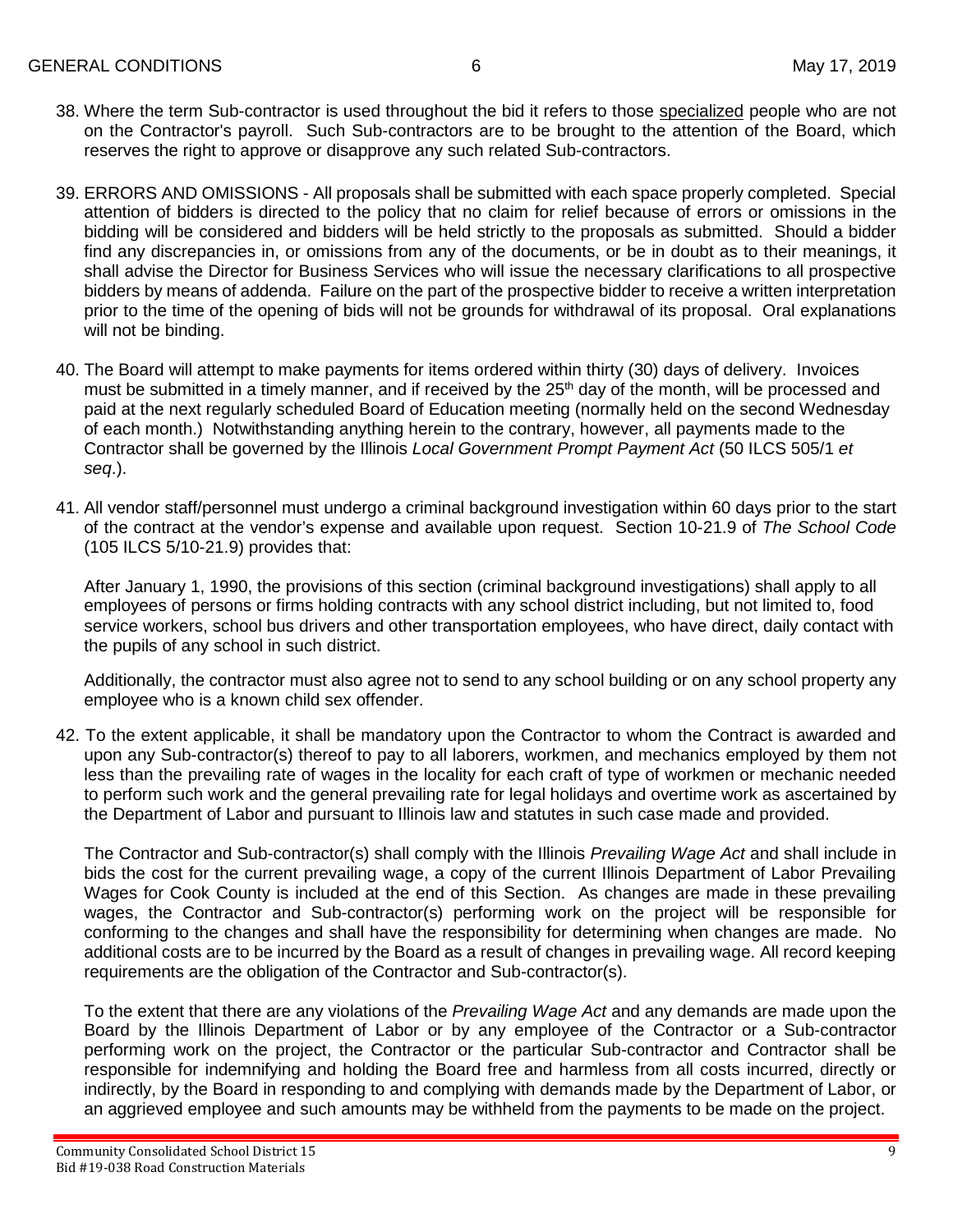It is the intention that the Board shall suffer no time loss or other additional expenses in complying with any inquiry made with regard to the *Prevailing Wage Act.*

Palatine Community Consolidated School District 15 is bound by the requirements of **Prevailing Wage Act, 820 lLCS 130/.01 et seq**, which amended the Illinois Prevailing Wage Act effective January 2010 to impose additional obligations on public school districts engaged in "public works" construction projects. The new Act requires each contractor and sub-contractor to submit to Palatine Community Consolidated School District 15 a monthly certified payroll containing the names of all laborers, mechanics and other workers employed on each project. The certified payroll must also include the address, telephone number, social security number, classification(s), hourly wages paid in each pay period, the number of hours worked each day, and the starting and ending times of work each day for each identified worker. The contractor or sub-contractor must also certify that each worker has been paid not less than a general prevailing hourly rate of pay which is required by law. Palatine Community Consolidated School District 15 will retain these records for no less than three (3) years. This requirement is to be met for any projects following the date of this notification. The certified payroll must be received at Joseph M. Kiszka Educational Service Center, Community Consolidated School District 15, 580 North First Bank Drive, Palatine, IL 60067, Attention: Ivy Fleming for retention.

Any future payments will be withheld until CCSD 15 receives your certified payroll

43. INSURANCE: Each Prime Contractor shall furnish and pay for insurance in accordance with the conditions stipulated below. Contractors shall file with the Board a Certificate of Insurance certifying to insurance coverage specified herein. All Certificates shall contain a clause stating the policy will not be canceled without thirty (30) days prior written notice having first been sent to the Board. Each Contractor shall carry insurance to cover responsibility and liability of all kinds, and shall require Sub-contractors to carry similar insurance.

The attached Certificate of Insurance requirements shall be maintained by the Contractor receiving award in addition to all Sub-contractors as stated during the execution of the Contract and until such time as contract work is complete. Said Certificate of Insurance is to name the Board of Education of Community Consolidated School District 15 and its employees and agents as "Additional Insured" IN ADDITION TO Certificate Holder. Designated Certificate is to be submitted with your bid to the Board.

The Contractor shall include during the life of this Contract, insurance under a contractor's floater, or as an alternative, specific fire insurance with the standard extended coverage, a vandalism and malicious mischief endorsement on all Contractors' machinery, tools, equipment, forms scaffolding, trailers/vans, sheds, and similar property, rented or owned, used in the move.

The policy shall provide that in a case of loss from any cause whatsoever, there shall be no liability on the part of the Board for property of this nature belonging to or rented by any Contractor of Sub-contractor, or by any employee of a Contractor. The contractor's floater referred to herein may be an all-risk or named peril policy; but, if a named peril policy, it shall be written to include loss caused by the following perils; fire, lightning, flood, and the perils insured against under the extended coverage and vandalism and malicious mischief endorsements.

The Contractor must provide evidence of Workers' Compensation insurance as required by statute, auto liability coverage and an umbrella liability coverage of a minimum of \$5,000,000.00 per occurrence and in the aggregate.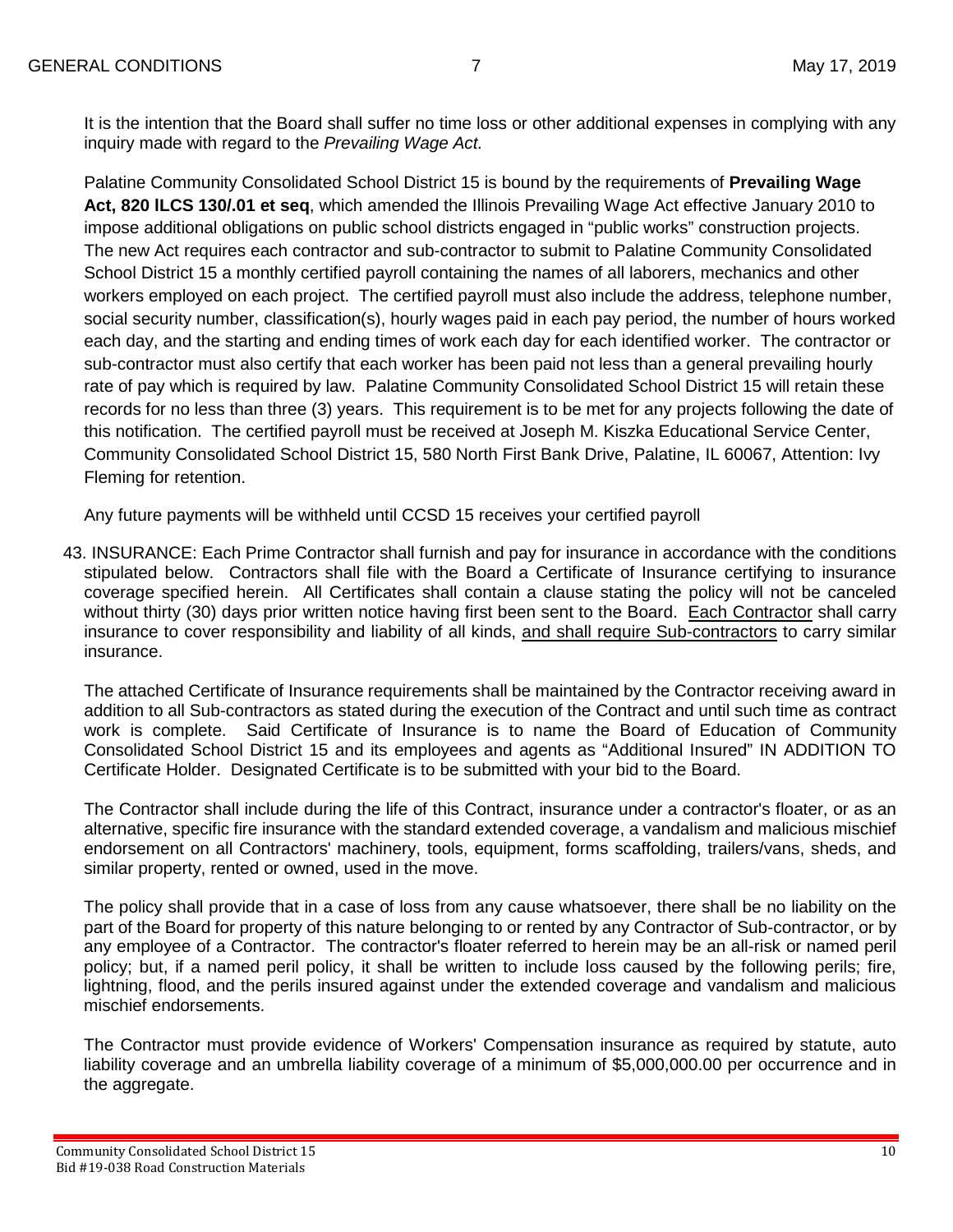The following limits should be in place:

- a. Bodily injury and property damage combined per occurrence \$1,000,000.
- b. Bodily injury and property damage combined aggregated \$3,000,000.
- c. Excess liability Each occurrence in the amount of the limit of their policy.
- d. Excess liability Aggregate in the amount of the limit of their policy.
- e. Evidence of workers' comp in the amount required by statute.
- f. A separate certificate or endorsement naming the Board and its employees and agents for a \$1,000,000 blanket limit for fire, theft, extended coverage and malicious mischief.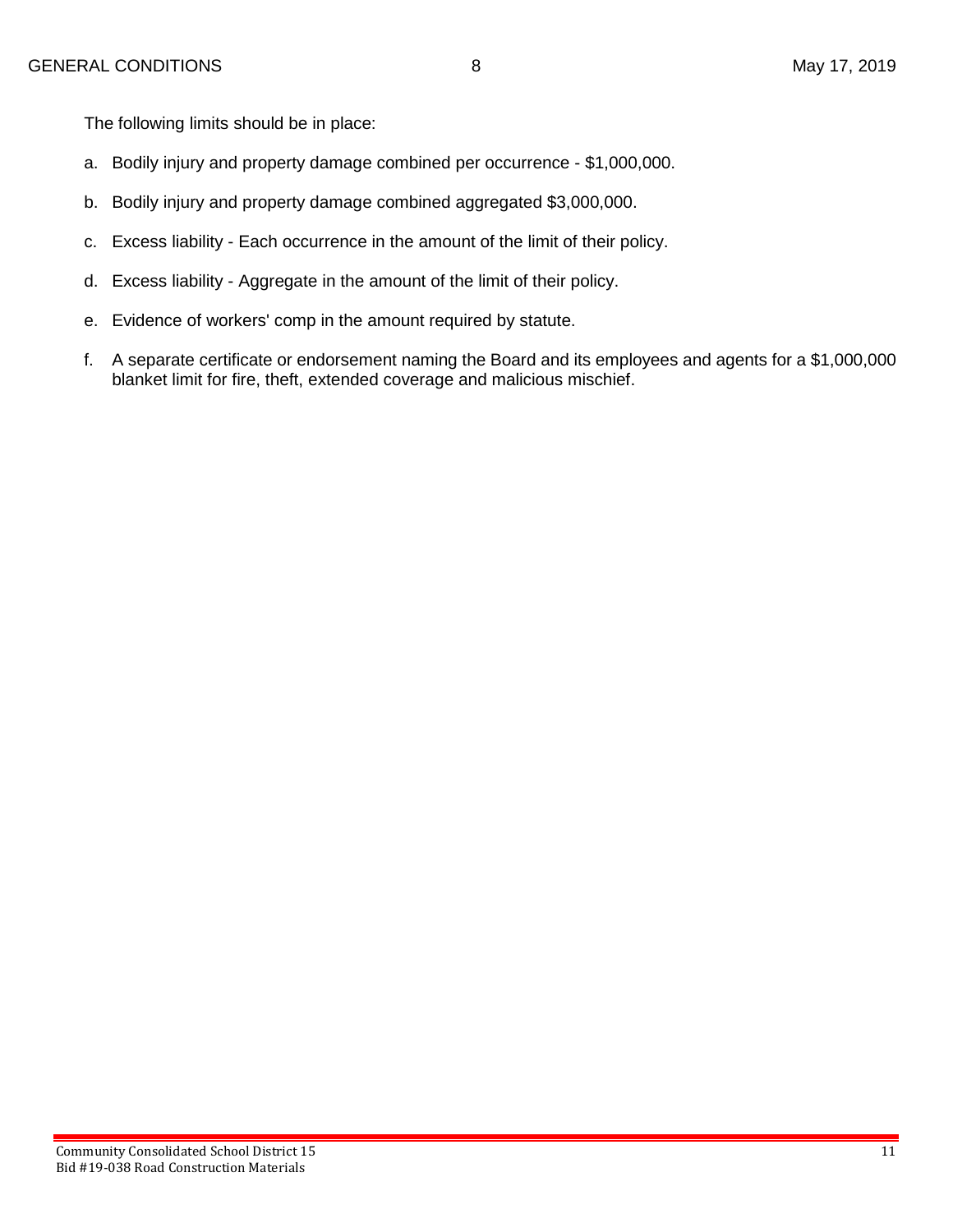### EXHIBIT "A" BID #19-038 ROAD CONSTRUCTION MATERIALS MAY 17, 2019 COMMUNITY CONSOLIDATED SCHOOL DISTRICT 15 **SPECIFICATIONS**

### DESCRIPTION OF MATERIALS OR RENTALS

**Questions regarding this bid will only be addressed by email and should be directed to Craig Phillips at [phillipsc@ccsd15.net](mailto:phillipsc@ccsd15.net) or Ivy Fleming flemingi@ccsd15.net. The deadline for all email questions is Thursday, May 23, 2019, at 12:00 p.m. local time, and no questions will be addressed after that date.**

- 1) Base Aggregate to be gradation CA-6 Grade No. 8 crushed lime stone complying with Standards of Road and Bridge Construction. Unit Pricing per Ton. District is requesting pricing for semi delivery (prevailing wage required) and district's truck to pick up at local yards.
- 2) Base Asphalt Binder: Shall be Type N-50 Binder in accordance with the Asphalt Institute's Manuals on mix design. Unit Pricing per Ton. District's truck to pick up at local yards.
- 3) Surface Asphalt: Shall be Type N-50 Surface in accordance with the Asphalt Institute's Manuals on mix design. Unit Pricing per ton. District's truck to pick up at local yards.

Where note "or equal" vendors shall remit documentation supporting the claim "equal".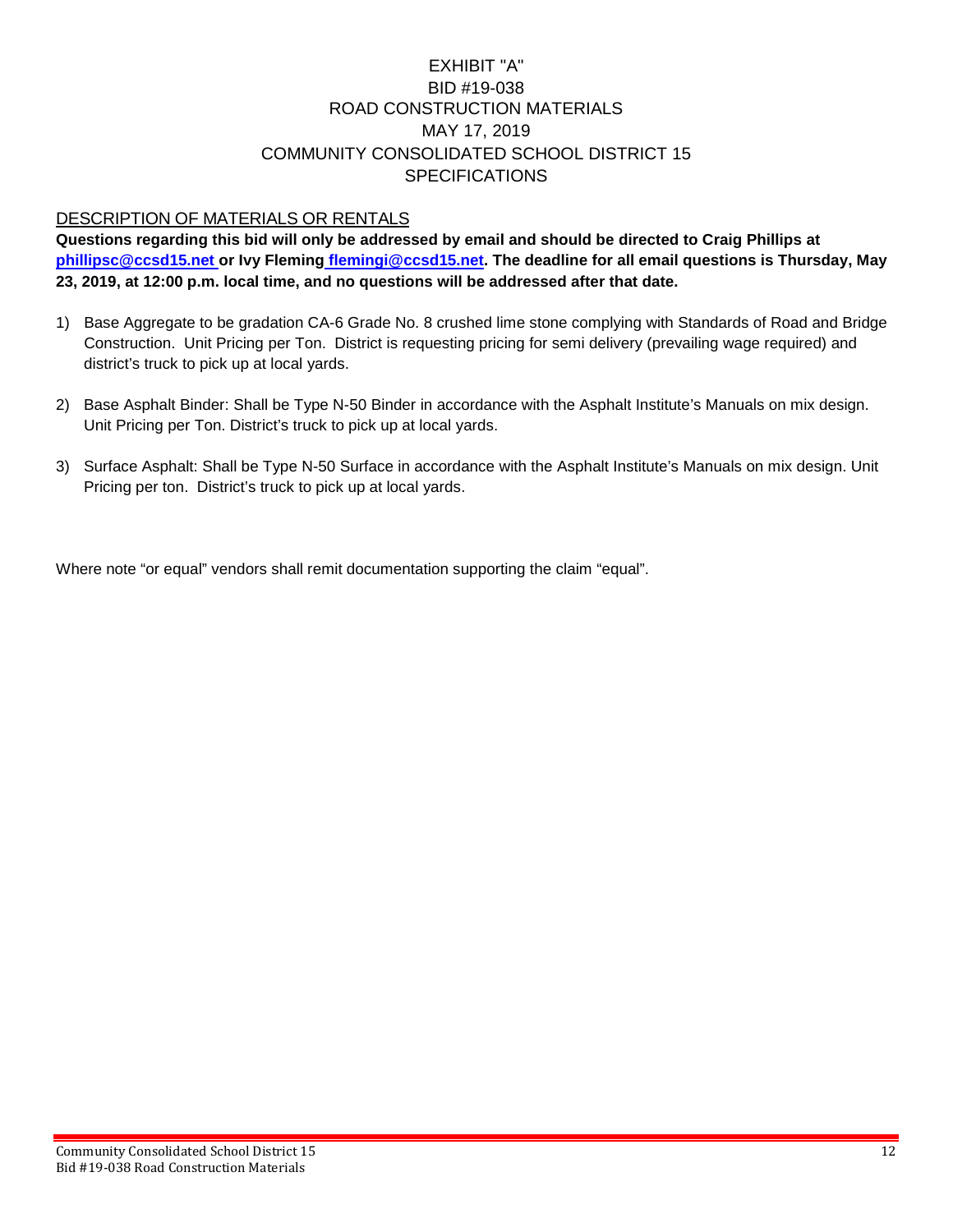#### EXHIBIT "B" REQUEST FOR BID #19-038 ROAD CONSTRUCTION MATERIALS AND EQUIPMENT RENTAL MAY 17, 2019 COMMUNITY CONSOLIDATED SCHOOL DISTRICT 15

| <b>COMPANY NAME</b>         |                   |              |                 |
|-----------------------------|-------------------|--------------|-----------------|
| <b>SIGNATURE OF BIDDER</b>  | <b>PRINT NAME</b> | <b>TITLE</b> |                 |
| <b>EMAIL ADDRESS</b>        |                   |              |                 |
| ADDRESS OF COMPANY          | <b>CITY</b>       | <b>STATE</b> | <b>ZIP CODE</b> |
| (AREA CODE)<br>PHONE NUMBER |                   |              |                 |
| DATE OF BID RESPONSE        |                   |              |                 |

- 1. The Board of Education, Community Consolidated School District 15, Palatine, Illinois, reserves the right to reject any or all proposals and to waive any informality in bidding.
- 2. Having carefully examined all RFP documents, as well as the proposed program, the undersigned hereby proposes to furnish all equipment and services set forth by the specifications, notice to bidders, general conditions and form of proposal herein referred to and described.
- 3. By entering into this Agreement, Contractor/Vendor certifies and warrants to the Board of Education that it is not barred from entering into this Agreement for any reason whatsoever, including, but not limited to, a violation of Section 33E-3 (Bid Rigging) or Section 33E-4(Bid Rotating) of the Illinois Criminal Code of 1961.
- 4. The contractor/vendor certifies that said contractor/vendor has a written sexual harassment policy in place in full compliance with 775 ILCS 5/2-105 (A) (4).
- 5. Vendor acknowledges receipt of addendum(s) if issued.